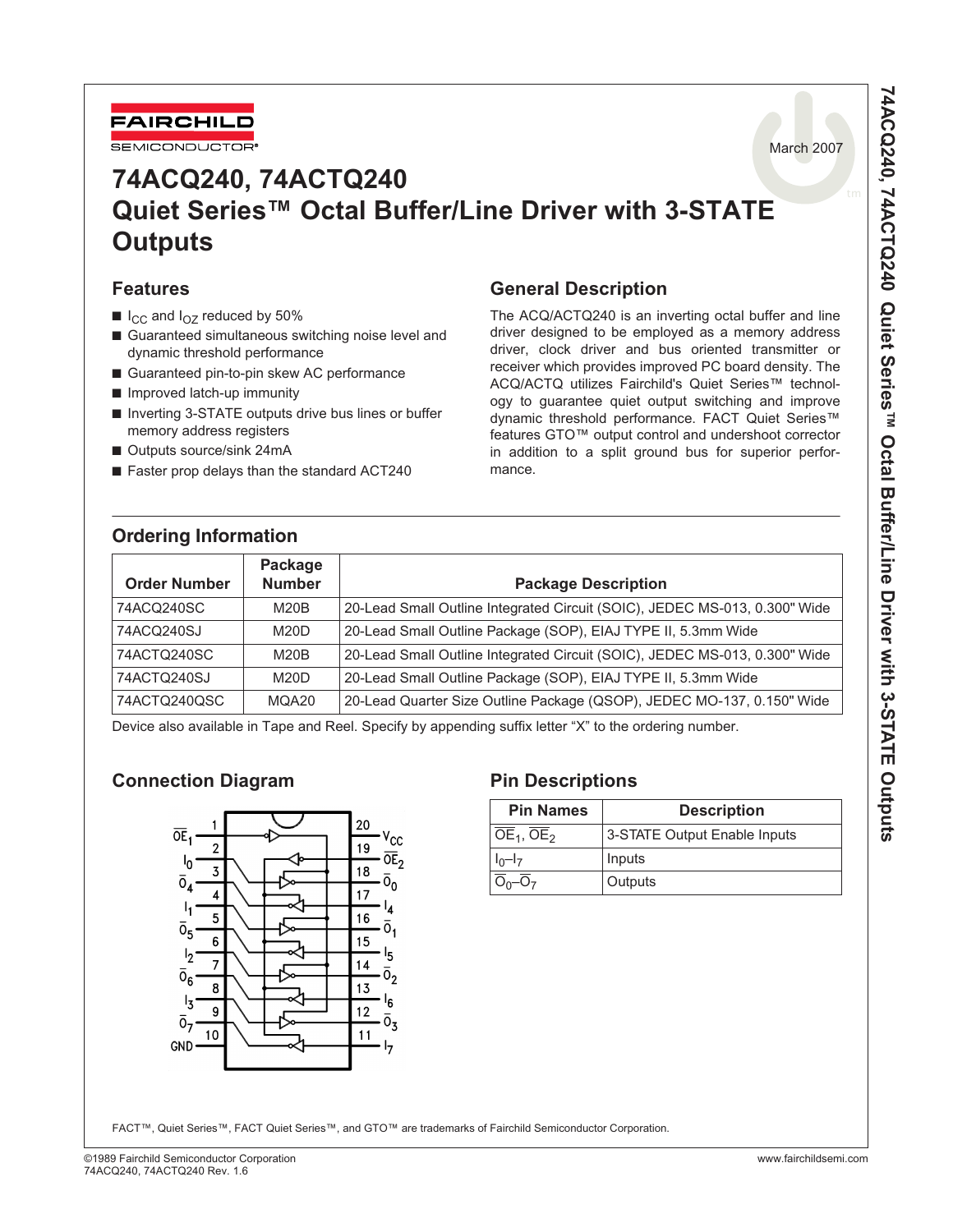# **Logic Symbol**





# **Truth Tables**

|     | <b>Inputs</b> | <b>Outputs</b>      | <b>Inputs</b> |                 | <b>Outputs</b> |                 |
|-----|---------------|---------------------|---------------|-----------------|----------------|-----------------|
| OE. | 'n            | Pins 12, 14, 16, 18 |               | OE <sub>2</sub> | 'n             | Pins 3, 5, 7, 9 |
|     |               |                     |               |                 |                |                 |
|     |               |                     |               |                 |                |                 |
|     |               |                     |               | Н               |                |                 |

|                   | <b>Inputs</b> | <b>Outputs</b>  |
|-------------------|---------------|-----------------|
| $\overline{OE}_2$ |               | Pins 3, 5, 7, 9 |
|                   |               |                 |
|                   | ⊔             |                 |
|                   |               |                 |

H = HIGH Voltage Level

L = LOW Voltage Level

 $X = ImmateriaI$ 

Z = High Impedance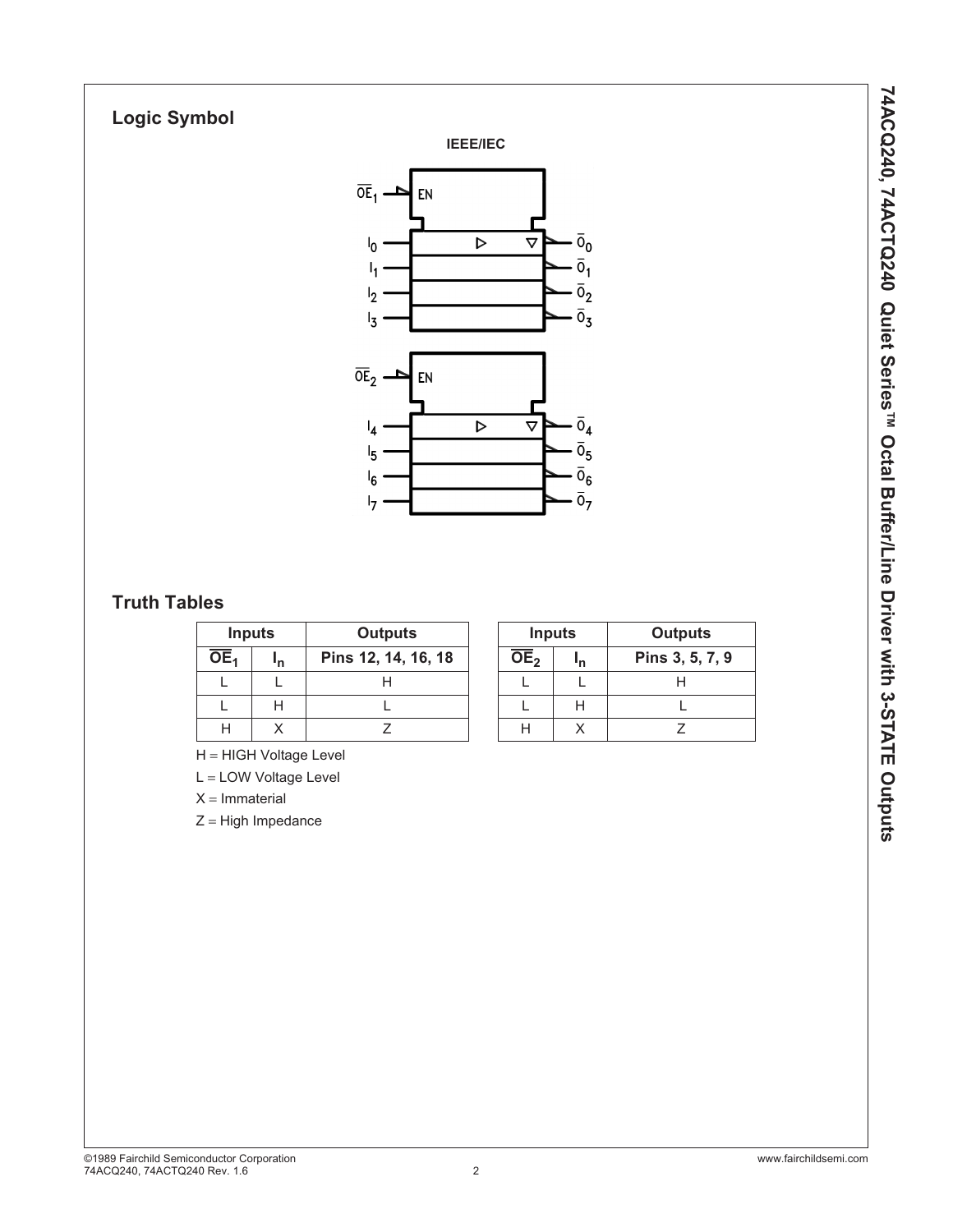Stresses exceeding the absolute maximum ratings may damage the device. The device may not function or be operable above the recommended operating conditions and stressing the parts to these levels is not recommended. In addition, extended exposure to stresses above the recommended operating conditions may affect device reliability. The absolute maximum ratings are stress ratings only.

| Symbol                      | <b>Parameter</b>                                    | <b>Rating</b>                        |
|-----------------------------|-----------------------------------------------------|--------------------------------------|
| $V_{\rm CC}$                | <b>Supply Voltage</b>                               | $-0.5V$ to $+7.0V$                   |
| $I_{IK}$                    | DC Input Diode Current                              |                                      |
|                             | $V_1 = -0.5V$                                       | $-20mA$                              |
|                             | $V_1 = V_{CC} + 0.5V$                               | $+20mA$                              |
| $V_{1}$                     | DC Input Voltage                                    | $-0.5V$ to $V_{CC}$ + 0.5V           |
| $I_{OK}$                    | DC Output Diode Current                             |                                      |
|                             | $V_{\Omega} = -0.5V$                                | $-20mA$                              |
|                             | $V_{\Omega} = V_{\text{CC}} + 0.5V$                 | $+20mA$                              |
| $V_{\rm O}$                 | DC Output Voltage                                   | $-0.5V$ to $V_{CC}$ + 0.5V           |
| $I_{\Omega}$                | DC Output Source or Sink Current                    | ±50mA                                |
| $I_{CC}$ or $I_{GND}$       | DC V <sub>CC</sub> or Ground Current per Output Pin | ±50mA                                |
| $\mathsf{T}_{\textsf{STG}}$ | Storage Temperature                                 | $-65^{\circ}$ C to +150 $^{\circ}$ C |
|                             | DC Latch-Up Source or Sink Current                  | ±300mA                               |
| $T_{\text{J}}$              | Junction Temperature                                | $140^{\circ}$ C                      |

# **Recommended Operating Conditions**

The Recommended Operating Conditions table defines the conditions for actual device operation. Recommended operating conditions are specified to ensure optimal performance to the datasheet specifications. Fairchild does not recommend exceeding them or designing to absolute maximum ratings.

| Symbol                | <b>Parameter</b>                                                                        | Rating                              |
|-----------------------|-----------------------------------------------------------------------------------------|-------------------------------------|
| $V_{\rm CC}$          | Supply Voltage                                                                          |                                     |
|                       | <b>ACQ</b>                                                                              | 2.0V to 6.0V                        |
|                       | <b>ACTQ</b>                                                                             | 4.5V to 5.5V                        |
| $V_{1}$               | Input Voltage                                                                           | $0V$ to $V_{CC}$                    |
| $V_{\rm O}$           | <b>Output Voltage</b>                                                                   | $0V$ to $V_{CC}$                    |
| $T_A$                 | <b>Operating Temperature</b>                                                            | $-40^{\circ}$ C to +85 $^{\circ}$ C |
| $\Delta V / \Delta t$ | Minimum Input Edge Rate, ACQ Devices:                                                   | 125mV/ns                            |
|                       | V <sub>IN</sub> from 30% to 70% of V <sub>CC</sub> , V <sub>CC</sub> @ 3.0V, 4.5V, 5.5V |                                     |
| $\Delta V / \Delta t$ | Minimum Input Edge Rate, ACTQ Devices:                                                  | 125mV/ns                            |
|                       | V <sub>IN</sub> from 0.8V to 2.0V, V <sub>CC</sub> @ 4.5V, 5.5V                         |                                     |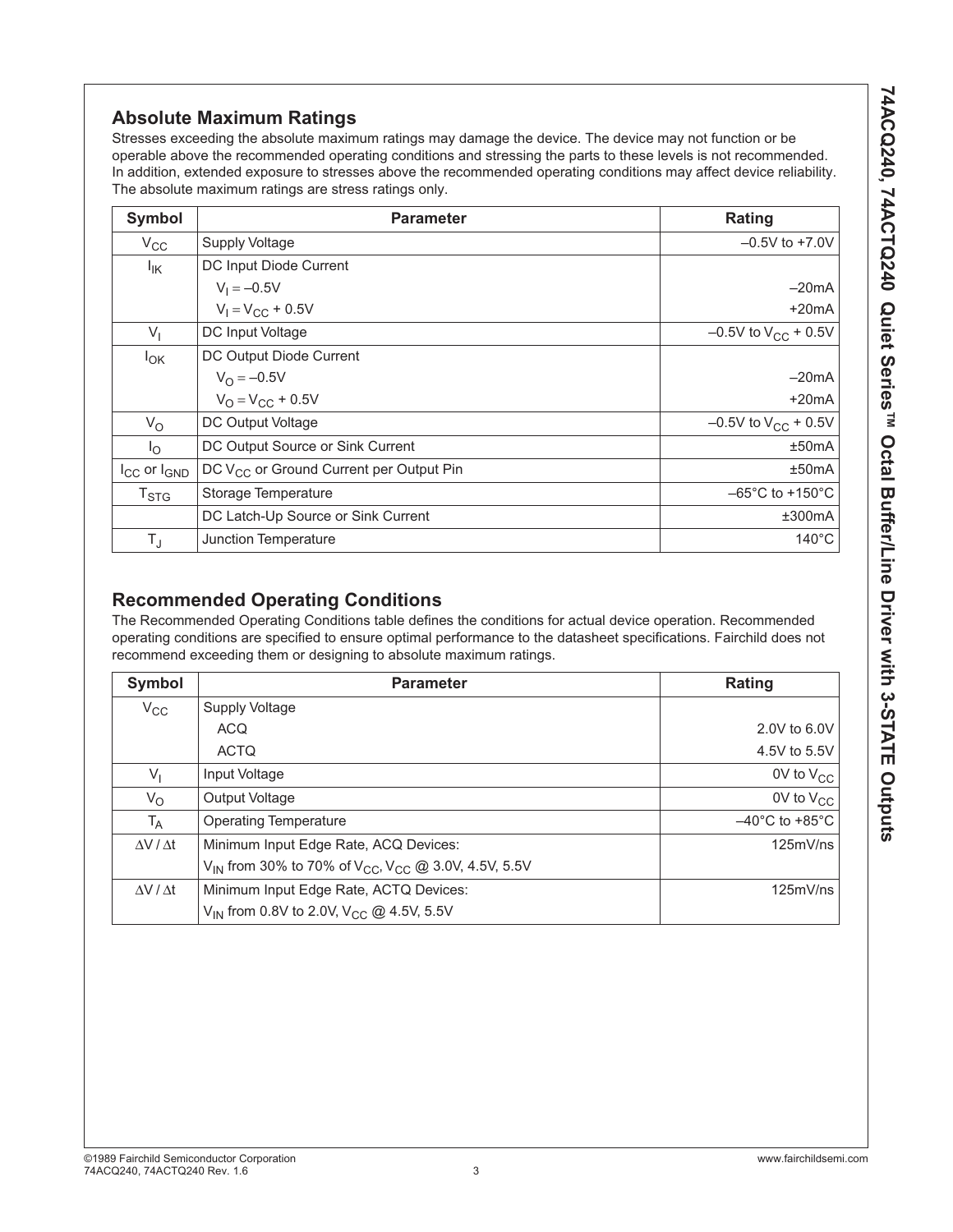|                         |                                                 |              |                                                                                     |        |        | $T_A = +25^{\circ}C$   $T_A = -40^{\circ}C$ to $+85^{\circ}C$ |              |
|-------------------------|-------------------------------------------------|--------------|-------------------------------------------------------------------------------------|--------|--------|---------------------------------------------------------------|--------------|
| Symbol                  | <b>Parameter</b>                                | $V_{CC} (V)$ | <b>Conditions</b>                                                                   | Typ.   |        | <b>Guaranteed Limits</b>                                      | <b>Units</b> |
| V <sub>IH</sub>         | Minimum HIGH Level                              | 3.0          | $V_{OUT} = 0.1V$ or                                                                 | 1.5    | 2.1    | 2.1                                                           | $\vee$       |
|                         | Input Voltage                                   | 4.5          | $V_{CC}$ - 0.1V                                                                     | 2.25   | 3.15   | 3.15                                                          |              |
|                         |                                                 | 5.5          |                                                                                     | 2.75   | 3.85   | 3.85                                                          |              |
| $V_{IL}$                | Maximum LOW Level                               | 3.0          | $V_{\text{OUT}} = 0.1V$ or                                                          | 1.5    | 0.9    | 0.9                                                           | $\vee$       |
|                         | Input Voltage                                   | 4.5          | $V_{CC}$ - 0.1V                                                                     | 2.25   | 1.35   | 1.35                                                          |              |
|                         |                                                 | 5.5          |                                                                                     | 2.75   | 1.65   | 1.65                                                          |              |
| $V_{OH}$                | Minimum HIGH Level                              | 3.0          | $I_{OUIT} = -50 \mu A$                                                              | 2.99   | 2.9    | 2.9                                                           | $\vee$       |
|                         | Output Voltage                                  | 4.5          |                                                                                     | 4.49   | 4.4    | 4.4                                                           |              |
|                         |                                                 | 5.5          |                                                                                     | 5.49   | 5.4    | 5.4                                                           |              |
|                         |                                                 |              | $V_{IN} = V_{IL}$ or $V_{IH}$ :                                                     |        |        |                                                               |              |
|                         |                                                 | 3.0          | $I_{OH} = -12mA$                                                                    |        | 2.56   | 2.46                                                          |              |
|                         |                                                 | 4.5          | $I_{OH} = -24mA$                                                                    |        | 3.86   | 3.76                                                          |              |
|                         |                                                 | 5.5          | $I_{OH} = -24mA^{(1)}$                                                              |        | 4.86   | 4.76                                                          |              |
| $V_{OL}$                | Maximum LOW Level                               | 3.0          |                                                                                     | 0.002  | 0.1    | 0.1                                                           | $\vee$       |
|                         | Output Voltage                                  | 4.5          | $I_{OUT} = 50 \mu A$                                                                | 0.001  | 0.1    | 0.1                                                           |              |
|                         |                                                 | 5.5          |                                                                                     | 0.001  | 0.1    | 0.1                                                           |              |
|                         |                                                 |              | $V_{IN} = V_{IL}$ or $V_{IH}$ :                                                     |        |        |                                                               |              |
|                         |                                                 | 3.0          | $I_{OL} = 12mA$                                                                     |        | 0.36   | 0.44                                                          |              |
|                         |                                                 | 4.5          | $I_{OL} = 24mA$                                                                     |        | 0.36   | 0.44                                                          |              |
|                         |                                                 | 5.5          | $I_{OL} = 24mA^{(1)}$                                                               |        | 0.36   | 0.44                                                          |              |
| $I_{IN}$ <sup>(3)</sup> | Maximum Input<br>Leakage Current                | 5.5          | $V_1 = V_{CC}$ , GND                                                                |        | ±0.1   | ±1.0                                                          | μA           |
| $I_{OLD}$               | Minimum Dynamic                                 | 5.5          | $V_{OLD} = 1.65V$ Max.                                                              |        |        | 75                                                            | mA           |
| <b>I<sub>OHD</sub></b>  | Output Current <sup>(2)</sup>                   | 5.5          | $VOHD = 3.85V$ Min.                                                                 |        |        | $-75$                                                         | mA           |
| $I_{CC}(\overline{3)}$  | Maximum Quiescent<br><b>Supply Current</b>      | 5.5          | $V_{IN} = V_{CC}$ or GND                                                            |        | 4.0    | 40.0                                                          | μA           |
| $I_{OZ}$                | Maximum 3-STATE<br>Leakage Current              | 5.5          | $V_I$ (OE) = $V_{IL}$ , $V_{IH}$ ;<br>$V_1 = V_{CC}$ , GND;<br>$V_O = V_{CC}$ , GND |        | ±0.25  | ±2.5                                                          | μA           |
| $V_{OLP}$               | Quiet Output Maximum<br>Dynamic V <sub>OL</sub> | 5.0          | Figures 1 & $2^{(4)}$                                                               | 1.1    | 1.5    |                                                               | $\vee$       |
| $V_{OLV}$               | Quiet Output Minimum<br>Dynamic V <sub>OL</sub> | 5.0          | Figures 1 & $2^{(4)}$                                                               | $-0.6$ | $-1.2$ |                                                               | $\vee$       |
| V <sub>IHD</sub>        | Minimum HIGH Level<br>Dynamic Input Voltage     | 5.0          | (5)                                                                                 | 3.1    | 3.5    |                                                               | V            |
| $V_{ILD}$               | Maximum LOW Level<br>Dynamic Input Voltage      | 5.0          | (5)                                                                                 | 1.9    | 1.5    |                                                               | V            |

# **DC Electrical Characteristics for ACQ**

#### **Notes:**

1. All outputs loaded; thresholds on input associated with output under test.

2. Maximum test duration 2.0ms, one output loaded at a time.

- 3. I<sub>IN</sub> and I<sub>CC</sub> @ 3.0V are guaranteed to be less than or equal to the respective limit @ 5.5V V<sub>CC</sub>.
- 4. Max number of outputs defined as (n). Data inputs are driven 0V to 5V. One output @ GND.
- 5. Max number of data inputs (n) switching. (n –1) inputs switching 0V to 5V (ACQ). Input-under-test switching: 5V to threshold ( $V<sub>ILD</sub>$ ), 0V to threshold ( $V<sub>HID</sub>$ ), f = 1MHz.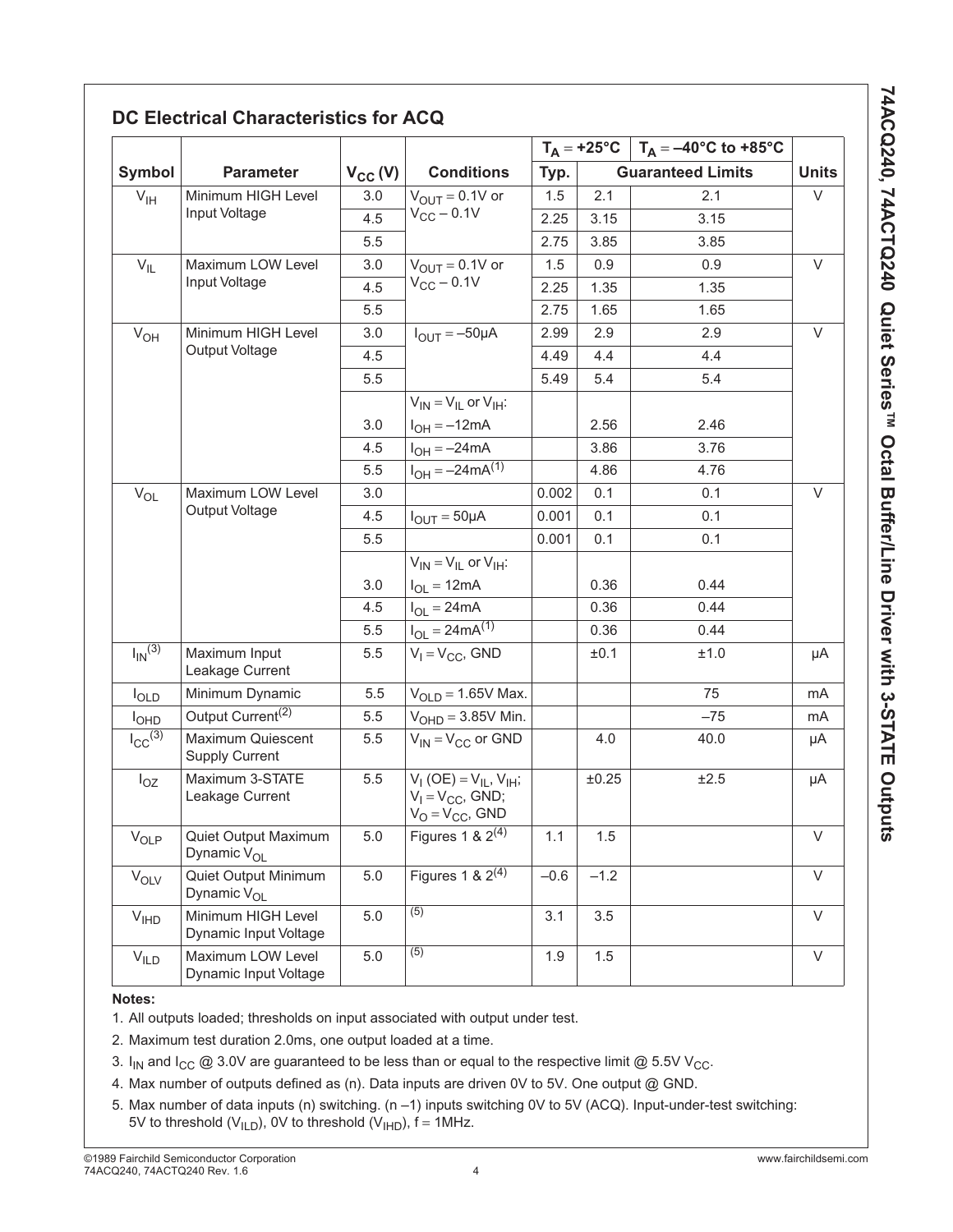|                  |                                                 |              |                                                     |        |        | $T_A = +25^{\circ}C$   $T_A = -40^{\circ}C$ to +85°C |              |
|------------------|-------------------------------------------------|--------------|-----------------------------------------------------|--------|--------|------------------------------------------------------|--------------|
| <b>Symbol</b>    | <b>Parameter</b>                                | $V_{CC} (V)$ | <b>Conditions</b>                                   | Typ.   |        | <b>Guaranteed Limits</b>                             | <b>Units</b> |
| $V_{\text{IH}}$  | Minimum HIGH Level                              | 4.5          | $V_{OUIT} = 0.1V$ or                                | 1.5    | 2.0    | 2.0                                                  | $\vee$       |
|                  | Input Voltage                                   | 5.5          | $V_{CC}$ – 0.1V                                     | 1.5    | 2.0    | 2.0                                                  |              |
| $V_{IL}$         | Maximum LOW Level                               | 4.5          | $V_{OUT} = 0.1V$ or                                 | 1.5    | 0.8    | 0.8                                                  | $\vee$       |
|                  | Input Voltage                                   | 5.5          | $V_{CC}$ – 0.1V                                     | 1.5    | 0.8    | 0.8                                                  |              |
| $V_{OH}$         | Minimum HIGH Level                              | 4.5          | $I_{OUT} = -50 \mu A$                               | 4.49   | 4.4    | 4.4                                                  | $\vee$       |
|                  | Output Voltage                                  | 5.5          |                                                     | 5.49   | 5.4    | 5.4                                                  |              |
|                  |                                                 |              | $V_{IN} = V_{IL}$ or $V_{IH}$ :                     |        |        |                                                      |              |
|                  |                                                 | 4.5          | $I_{OH} = -24mA$                                    |        | 3.86   | 3.76                                                 |              |
|                  |                                                 | 5.5          | $I_{OH} = -24mA^{(6)}$                              |        | 4.86   | 4.76                                                 |              |
| $V_{OL}$         | Maximum LOW Level                               | 4.5          | $I_{OUT} = 50 \mu A$                                | 0.001  | 0.1    | 0.1                                                  | $\vee$       |
|                  | Output Voltage                                  | 5.5          |                                                     | 0.001  | 0.1    | 0.1                                                  |              |
|                  |                                                 |              | $V_{IN} = V_{II}$ or $V_{IH}$ :                     |        |        |                                                      |              |
|                  |                                                 | 4.5          | $I_{OL} = 24mA$                                     |        | 0.36   | 0.44                                                 |              |
|                  |                                                 | 5.5          | $I_{OL} = 24mA^{(6)}$                               |        | 0.36   | 0.44                                                 |              |
| $I_{IN}$         | Maximum Input<br>Leakage Current                | 5.5          | $V_1 = V_{CC}$ , GND                                |        | ±0.1   | ±1.0                                                 | μA           |
| $I_{OZ}$         | Maximum 3-STATE<br>Leakage Current              | 5.5          | $V_1 = V_{II}$ , $V_{IH}$ ;<br>$V_O = V_{CC}$ , GND |        | ±0.25  | ±2.5                                                 | μA           |
| $I_{\text{CCT}}$ | Maximum I <sub>CC</sub> /Input                  | 5.5          | $V_1 = V_{CC} - 2.1V$                               | 0.6    |        | 1.5                                                  | mA           |
| $I_{OLD}$        | Minimum Dynamic                                 | 5.5          | $VOLD = 1.65V$ Max.                                 |        |        | 75                                                   | mA           |
| I <sub>OHD</sub> | Output Current <sup>(7)</sup>                   | 5.5          | $VOHD = 3.85V$ Min.                                 |        |        | $-75$                                                | mA           |
| $I_{\rm CC}$     | Maximum Quiescent<br><b>Supply Current</b>      | 5.5          | $V_{IN} = V_{CC}$ or GND                            |        | 4.0    | 40.0                                                 | μA           |
| $V_{OLP}$        | Quiet Output Maximum<br>Dynamic V <sub>OL</sub> | 5.0          | Figures $1 \& 2^{(8)}$                              | 1.1    | 1.5    |                                                      | $\vee$       |
| $V_{OLV}$        | Quiet Output Minimum<br>Dynamic V <sub>OL</sub> | 5.0          | Figures 1 & $2^{(8)}$                               | $-0.6$ | $-1.2$ |                                                      | $\vee$       |
| V <sub>IHD</sub> | Minimum HIGH Level<br>Dynamic Input Voltage     | 5.0          | $\overline{(9)}$                                    | 1.9    | 2.2    |                                                      | $\vee$       |
| V <sub>ILD</sub> | Maximum LOW Level<br>Dynamic Input Voltage      | 5.0          | $\overline{(9)}$                                    | 1.2    | 0.8    |                                                      | $\vee$       |

# **DC Electrical Characteristics for ACTQ**

#### **Notes:**

6. All outputs loaded; thresholds on input associated with output under test.

7. Maximum test duration 2.0ms, one output loaded at a time.

- 8. Max number of Data Inputs defined as (n). n–1 Data Inputs are driven 0V to 3V. One Data Input @ V<sub>IN</sub> = GND.
- 9. Max number of Data Inputs (n) switching. (n–1) Inputs switching 0V to 3V (ACTQ). Input-under-test switching: 3V to threshold (V<sub>ILD</sub>), 0V to threshold (V<sub>IHD</sub>), f = 1 MHz.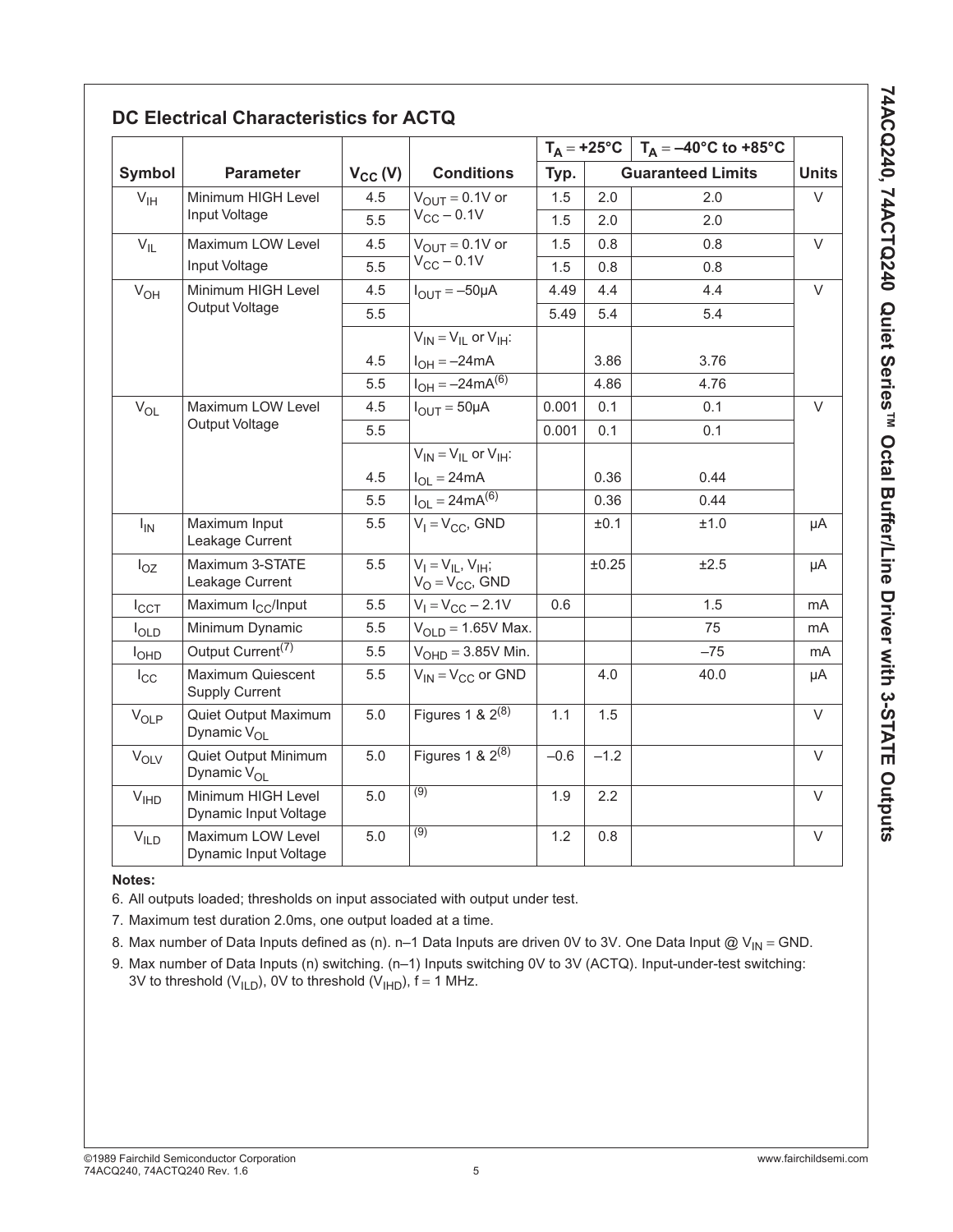# **AC Electrical Characteristics for ACQ**

|                   |                                |                     | $T_A = +25$ °C,<br>$C_1 = 50pF$ |      | $T_A = -40^{\circ}C$ to +85°C,<br>$C_1 = 50pF$ |      |      |              |
|-------------------|--------------------------------|---------------------|---------------------------------|------|------------------------------------------------|------|------|--------------|
| Symbol            | <b>Parameter</b>               | $V_{CC} (V)^{(10)}$ | Min.                            | Typ. | Max.                                           | Min. | Max. | <b>Units</b> |
| t <sub>PHL</sub>  | Propagation Delay,             | 3.3                 | 2.0                             | 7.0  | 10.0                                           | 2.0  | 10.5 | ns           |
| t <sub>PLH</sub>  | Data to Output                 | 5.0                 | 1.5                             | 5.0  | 6.5                                            | 1.5  | 7.0  |              |
| t <sub>PZL</sub>  | <b>Output Enable Time</b>      | 3.3                 | 2.5                             | 8.0  | 12.0                                           | 2.5  | 12.5 | ns           |
| t <sub>PZH</sub>  |                                | 5.0                 | 1.5                             | 5.5  | 8.0                                            | 1.5  | 8.5  |              |
| t <sub>PHZ</sub>  | <b>Output Disable Time</b>     | 3.3                 | 1.0                             | 8.5  | 13.5                                           | 1.0  | 14.0 | ns           |
| t <sub>PLZ</sub>  |                                | 5.0                 | 1.0                             | 6.0  | 9.0                                            | 1.0  | 9.5  |              |
| t <sub>OSHL</sub> | Output to Output Skew,         | 3.3                 |                                 | 1.0  | 1.5                                            |      | 1.5  | ns           |
| t <sub>OSLH</sub> | Data to Output <sup>(11)</sup> | 5.0                 |                                 | 0.5  | 1.0                                            |      | 1.0  |              |

#### **Notes:**

10. Voltage range 5.0 is 5.0V ± 0.5V. Voltage range 3.3 is 3.3 ± 0.3V.

11. Skew is defined as the absolute value of the difference between the actual propagation delay for any two separate outputs of the same device. The specification applies to any outputs switching in the same direction, either HIGH-to-LOW ( $t_{OSHL}$ ) or LOW-to-HIGH ( $t_{OSLH}$ ). Parameter guaranteed by design.

# **AC Electrical Characteristics for ACTQ**

|                                     |                                |                              | $T_A = +25$ °C,<br>$\ddot{C}_1 = 50pF$ |               | $T_A = -40^{\circ}C$ to +85°C,<br>$C_1 = 50pF$ |      |      |              |
|-------------------------------------|--------------------------------|------------------------------|----------------------------------------|---------------|------------------------------------------------|------|------|--------------|
| Symbol                              | <b>Parameter</b>               | $V_{CC}$ (V) <sup>(12)</sup> | Min.                                   | Typ.          | Max.                                           | Min. | Max. | <b>Units</b> |
| t <sub>PHL</sub>                    | Propagation Delay, Data        | 5.0                          | 1.5                                    | $5.5^{\circ}$ | 7.0                                            | 1.5  | 7.5  | ns           |
| t <sub>PLH</sub>                    | to Output                      |                              |                                        |               |                                                |      |      |              |
| t <sub>PZL</sub> , t <sub>PZH</sub> | <b>Output Enable Time</b>      | 5.0                          | 1.5                                    | 6.5           | 8.5                                            | 1.5  | 9.0  | ns           |
| t <sub>PHZ</sub> , t <sub>PLZ</sub> | <b>Output Disable Time</b>     | 5.0                          | 1.0                                    | 7.0           | 9.5                                            | 1.0  | 10.0 | ns           |
| t <sub>OSHL</sub>                   | Output to Output Skew,         | 5.0                          |                                        | $0.5^{\circ}$ | 1.0                                            |      | 1.0  | ns           |
| t <sub>oslh</sub>                   | Data to Output <sup>(13)</sup> |                              |                                        |               |                                                |      |      |              |

**Notes:**

12. Voltage range 5.0 is 5.0V ± 0.5V

13. Skew is defined as the absolute value of the difference between the actual propagation delay for any two separate outputs of the same device. The specification applies to any outputs switching in the same direction, either HIGH-to-LOW ( $t_{OSHL}$ ) or LOW-to-HIGH ( $t_{OSLH}$ ). Parameter guaranteed by design.

# **Capacitance**

| <b>Symbol</b>     | <b>Parameter</b>              | <b>Conditions</b>      | Typ. | Units |
|-------------------|-------------------------------|------------------------|------|-------|
| $\mathtt{C_{IN}}$ | Input Capacitance             | $V_{CC} =$ OPEN        | 4.5  | рF    |
| UPD               | Power Dissipation Capacitance | $V_{\text{CC}} = 5.0V$ |      | рF    |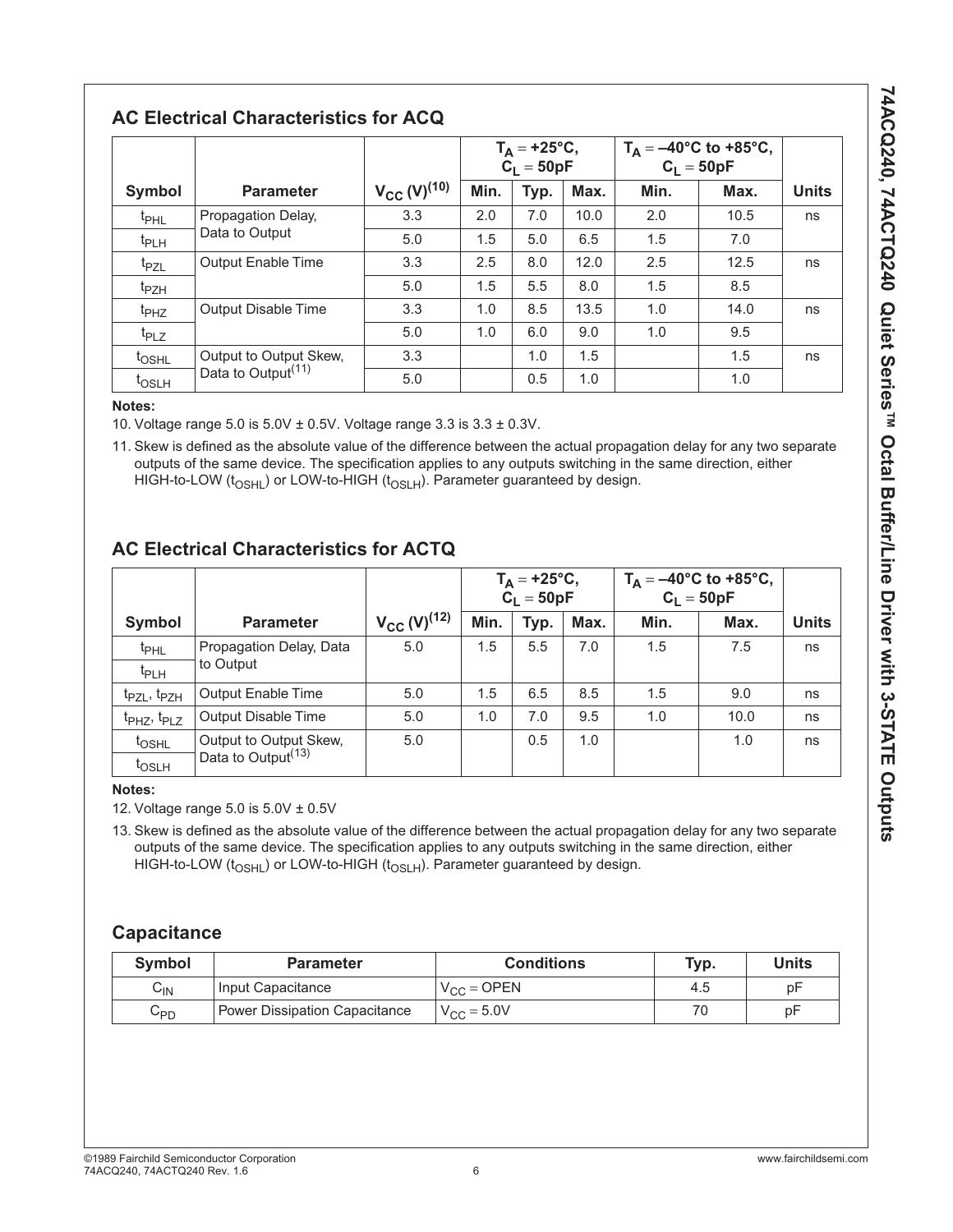# **FACT Noise Characteristics**

The setup of a noise characteristics measurement is critical to the accuracy and repeatability of the tests. The following is a brief description of the setup used to measure the noise characteristics of FACT.

#### **Equipment:**

Hewlett Packard Model 8180A Word Generator

PC-163A Test Fixture

Tektronics Model 7854 Oscilloscope

#### **Procedure:**

- 1. Verify Test Fixture Loading: Standard Load 50pF, 500Ω.
- 2. Deskew the HFS generator so that no two channels have greater than 150 ps skew between them. This requires that the oscilloscope be deskewed first. It is important to deskew the HFS generator channels before testing. This will ensure that the outputs switch simultaneously.
- 3. Terminate all inputs and outputs to ensure proper loading of the outputs and that the input levels are at the correct voltage.
- 4. Set the HFS generator to toggle all but one output at a frequency of 1MHz. Greater frequencies will increase DUT heating and affect the results of the measurement.
- 5. Set the HFS generator input levels at 0V LOW and 3V HIGH for ACT devices and 0V LOW and 5V HIGH for AC devices. Verify levels with an oscilloscope.



#### **Notes:**

- 14.  $V_{OHV}$  and  $V_{OLP}$  are measured with respect to ground reference.
- 15. Input pulses have the following characteristics:  $f = 1$ MHz,  $t_r = 3$ ns,  $t_f = 3$ ns, skew < 150ps.

#### **Figure 1. Quiet Output Noise Voltage Waveforms**

#### V<sub>OLP</sub>/V<sub>OLV</sub> and V<sub>OHP</sub>/V<sub>OHV</sub>:

- Determine the quiet output pin that demonstrates the greatest noise levels. The worst case pin will usually be the furthest from the ground pin. Monitor the output voltages using a 50Ω coaxial cable plugged into a standard SMB type connector on the test fixture. Do not use an active FET probe.
- $\blacksquare$  Measure  $V_{OLP}$  and  $V_{OLV}$  on the quiet output during the worst case transition for active and enable. Measure  $V_{\text{OHP}}$  and  $V_{\text{OHV}}$  on the quiet output during the worst case active and enable transition.
- Verify that the GND reference recorded on the oscilloscope has not drifted to ensure the accuracy and repeatability of the measurements.

#### **V<sub>ILD</sub>** and **V**<sub>IHD</sub>:

- Monitor one of the switching outputs using a 50 $\Omega$ coaxial cable plugged into a standard SMB type connector on the test fixture. Do not use an active FET probe.
- **E** First increase the input LOW voltage level,  $V_{II}$ , until the output begins to oscillate or steps out a min of 2ns. Oscillation is defined as noise on the output LOW level that exceeds  $V_{IL}$  limits, or on output HIGH levels that exceed  $V_{\text{IH}}$  limits. The input LOW voltage level at which oscillation occurs is defined as  $V_{II, D}$ .
- Next decrease the input HIGH voltage level,  $V_{\text{IH}}$ , until the output begins to oscillate or steps out a min of 2ns. Oscillation is defined as noise on the output LOW level that exceeds  $V_{IL}$  limits, or on output HIGH levels that exceed  $V_{\text{IH}}$  limits. The input HIGH voltage level at which oscillation occurs is defined as  $V_{\text{H-D}}$ .
- Verify that the GND reference recorded on the oscilloscope has not drifted to ensure the accuracy and repeatability of the measurements.



**Figure 2. Simultaneous Switching Test Circuit**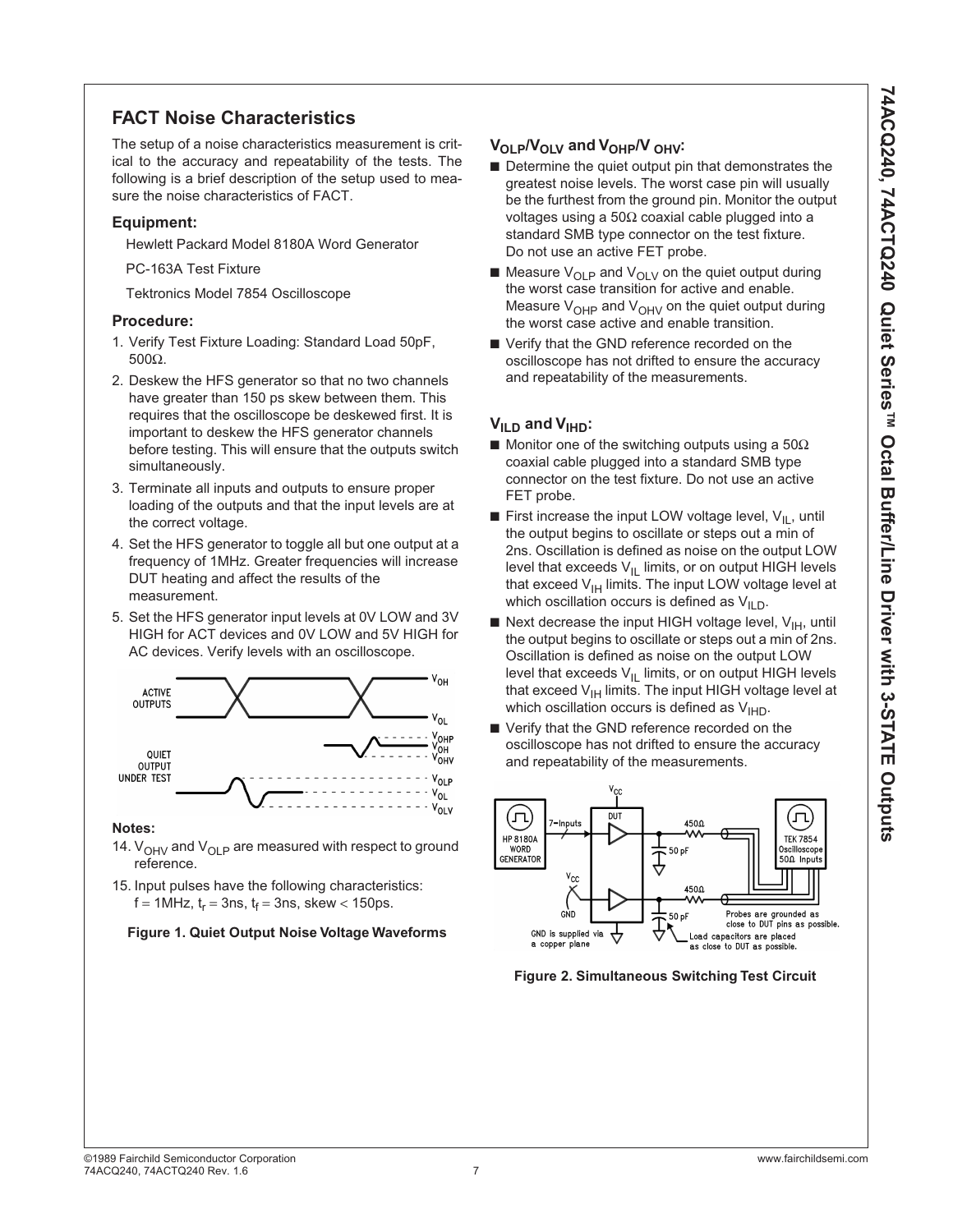

30° TYP

 $\frac{0.010}{(0.254)}$ MAX

 $0.004 - 0.012$ 

 $(0.102 - 0.305)$ 

SEATING<br>PLANE

M20B (REV F)

 $0.014 - 0.020$  TYP

 $(0.356 - 0.508)$ 

# ©1989 Fairchild Semiconductor Corporation www.fairchildsemi.com 74ACQ240, 74ACTQ240 Rev. 1.6 8

# **Physical Dimensions**

 $\frac{0.010 - 0.029}{(0.254 - 0.737)}$ 

 $0.009 - 0.013$ 

 $(0.229 - 0.330)$ <br>TYP ALL LEADS

 $\times$  45°

Dimensions are in inches (millimeters) unless otherwise noted.

 $\frac{0.291 - 0.299}{(7.391 - 7.595)}$ 

 $\begin{array}{c} 0.004 \\ (0.102) \\ \text{ALL LEAD TIPS} \end{array}$ 

**Figure 3. 20-Lead Small Outline Integrated Circuit (SOIC), JEDEC MS-013, 0.300" Wide Package Number M20B**

 $0.496 - 0.512$  $\overline{(12.598 - 13.005)}$ 

> Ä Ä

 $15$ 

 $14$  $\overset{13}{\cap}$  $\hat{A}$  $\stackrel{11}{\cap}$ 

Ä

Ĥ

θ

10

Ĥ

R

 $\frac{0.008}{(0.203)}$ TYP

Ĥ

ĥ

 $17$  $16$ 

18

Ĥ Ĥ Ĥ Ą

 $0.050$ 

 $\frac{(1.270)}{TYP}$ 

t. ,  $\mathbf{a}$ 

Ã

20 19

Å

 $\begin{array}{r} \n 0.394 - 0.419 \\
\hline\n (10.008 - 10.643)\n \end{array}$ 

LEAD NO. 1<br>IDENT

 $\frac{0.093 - 0.104}{(2.362 - 2.642)}$ 

ł

Y

۸

 $0.014$ 

 $(0.356)$ 

**8° MAX TYP**<br>ALL LEADS

 $\begin{array}{c} 0.016 - 0.050 \\ \hline (0.406 - 1.270) \\ \hline \end{array}$  TYP ALL LEADS

÷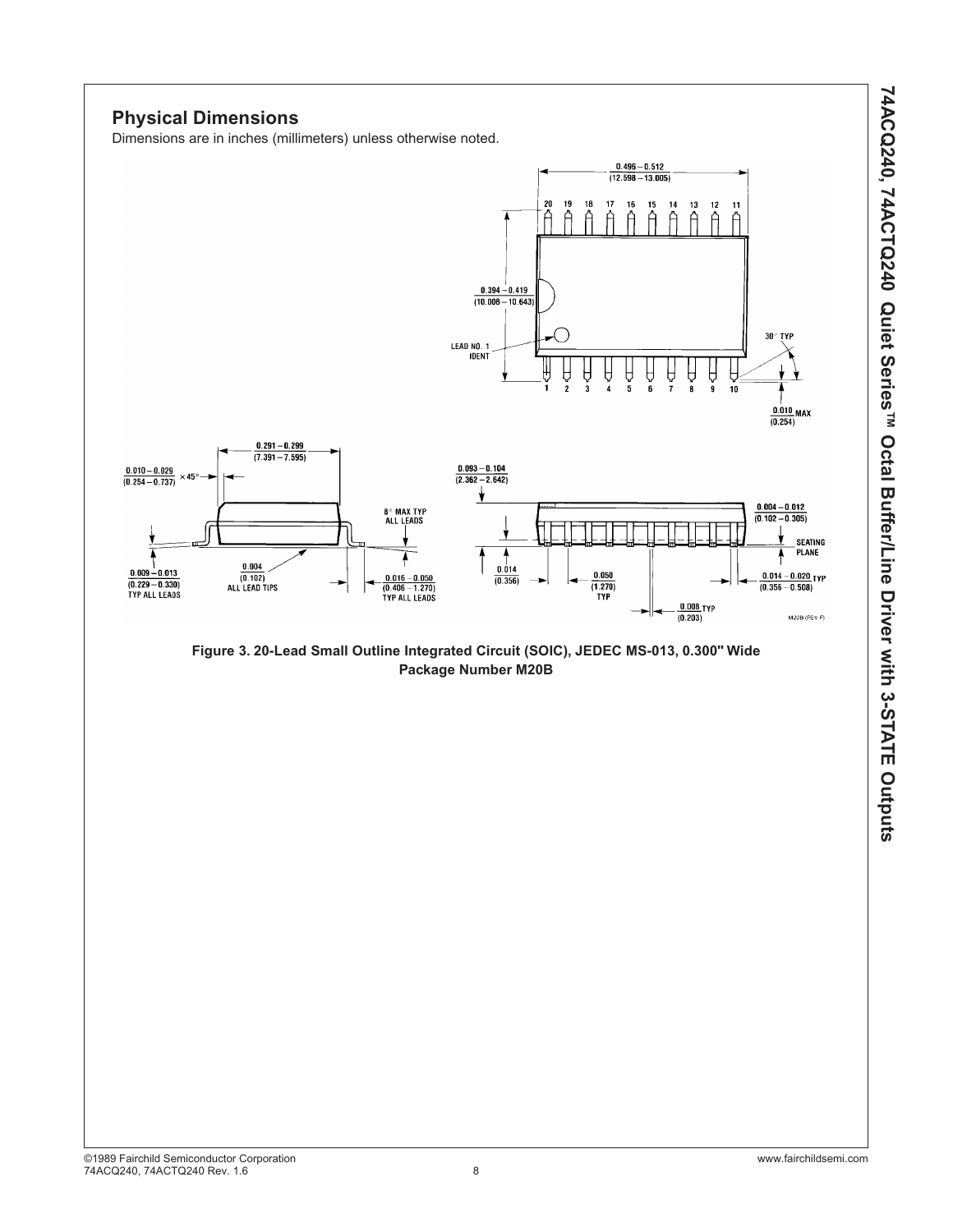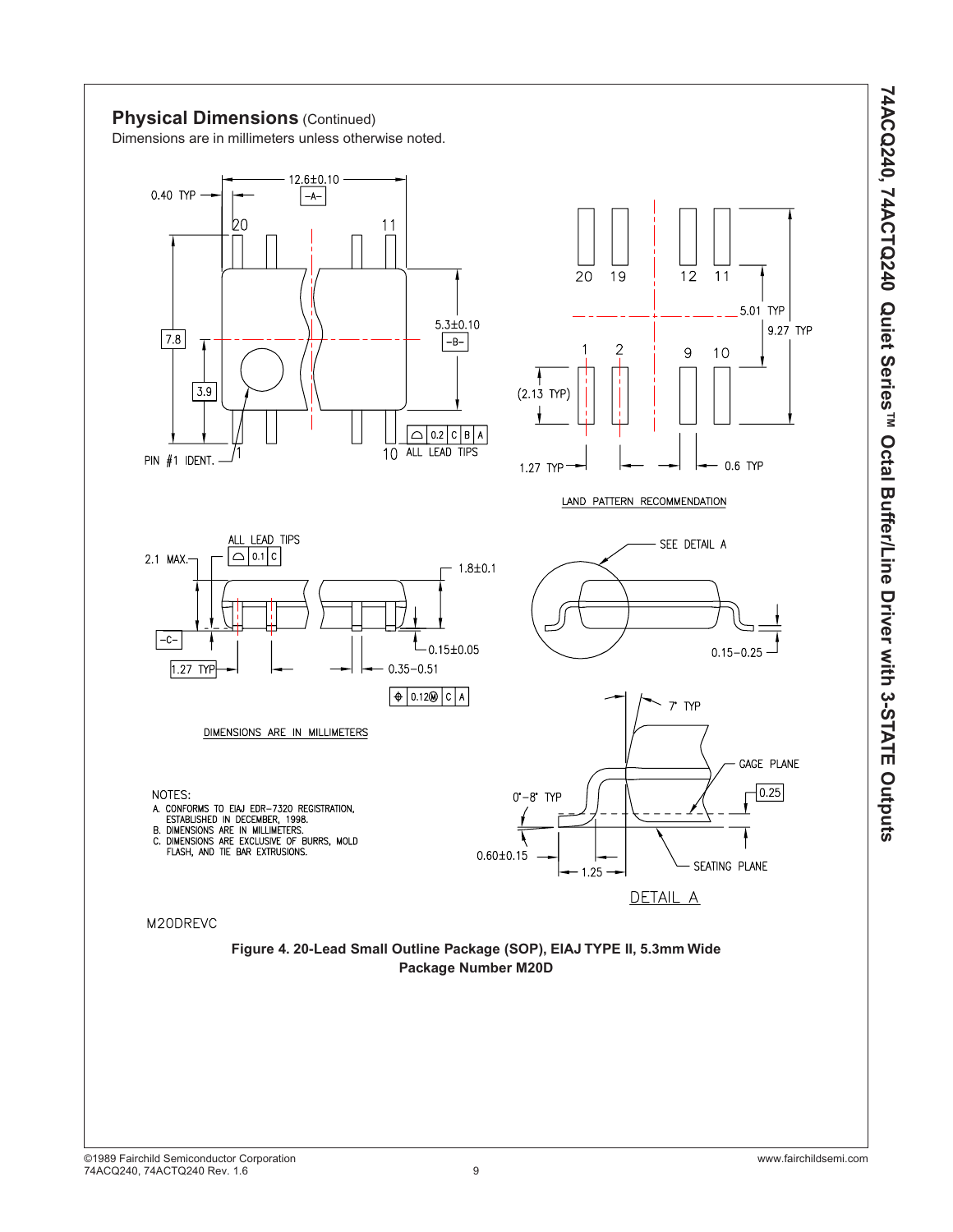